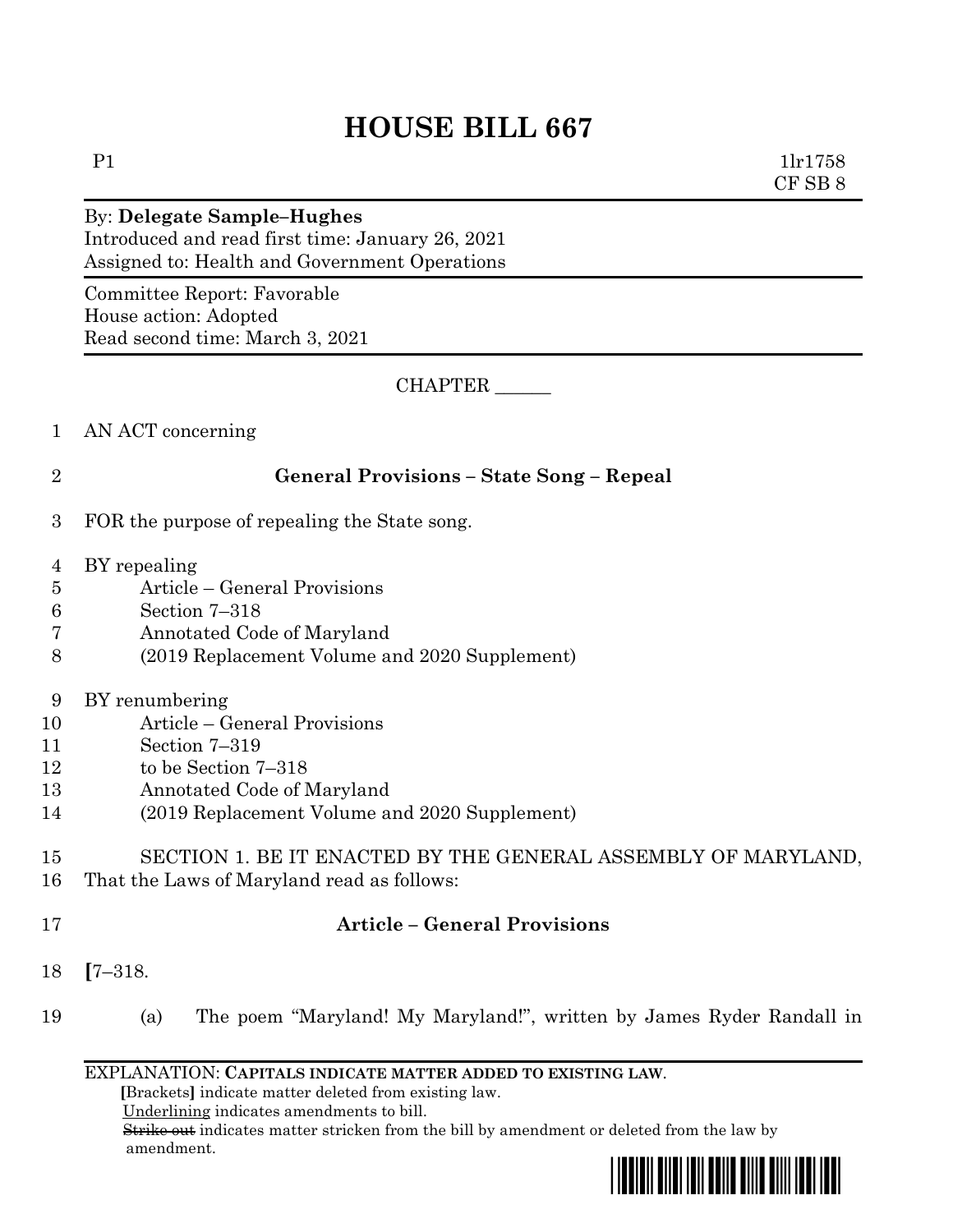| $\mathbf 1$      | 1861 and set to the tune of "Lauriger Horatius", is the State song. |
|------------------|---------------------------------------------------------------------|
| $\boldsymbol{2}$ | The words of the State song are:<br>(b)                             |
| 3                | I                                                                   |
| $\overline{4}$   | The despot's heel is on thy shore,                                  |
| $\overline{5}$   | Maryland!                                                           |
| 6                | His torch is at thy temple door,                                    |
| 7                | Maryland!                                                           |
| 8                | Avenge the patriotic gore                                           |
| 9                | That flecked the streets of Baltimore,                              |
| 10               |                                                                     |
|                  | And be the battle queen of yore,                                    |
| 11               | Maryland! My Maryland!                                              |
| 12               | $_{\rm II}$                                                         |
| 13               | Hark to an exiled son's appeal,                                     |
| 14               | Maryland!                                                           |
| 15               | My mother State! to thee I kneel,                                   |
| 16               | Maryland!                                                           |
| 17               | For life and death, for woe and weal,                               |
| 18               | Thy peerless chivalry reveal,                                       |
| 19               | And gird thy beauteous limbs with steel,                            |
| 20               | Maryland! My Maryland!                                              |
|                  |                                                                     |
| 21               | Ш                                                                   |
| 22               | Thou wilt not cower in the dust,                                    |
| 23               | Maryland!                                                           |
| 24               | Thy beaming sword shall never rust,                                 |
| 25               | Maryland!                                                           |
| 26               | Remember Carroll's sacred trust,                                    |
| 27               | Remember Howard's warlike thrust,-                                  |
| 28               | And all thy slumberers with the just,                               |
| 29               | Maryland! My Maryland!                                              |
| 30               | IV                                                                  |
| 31               |                                                                     |
|                  |                                                                     |
|                  | Come! 'tis the red dawn of the day,                                 |
| $32\,$           | Maryland!                                                           |
| 33               | Come with thy panoplied array,                                      |
| 34               | Maryland!                                                           |
| 35               | With Ringgold's spirit for the fray,                                |
| 36               | With Watson's blood at Monterey,                                    |
| 37               | With fearless Lowe and dashing May,                                 |
| 38               | Maryland! My Maryland!                                              |
| 39               | $\rm V$                                                             |
| 40               | Come! for thy shield is bright and strong,                          |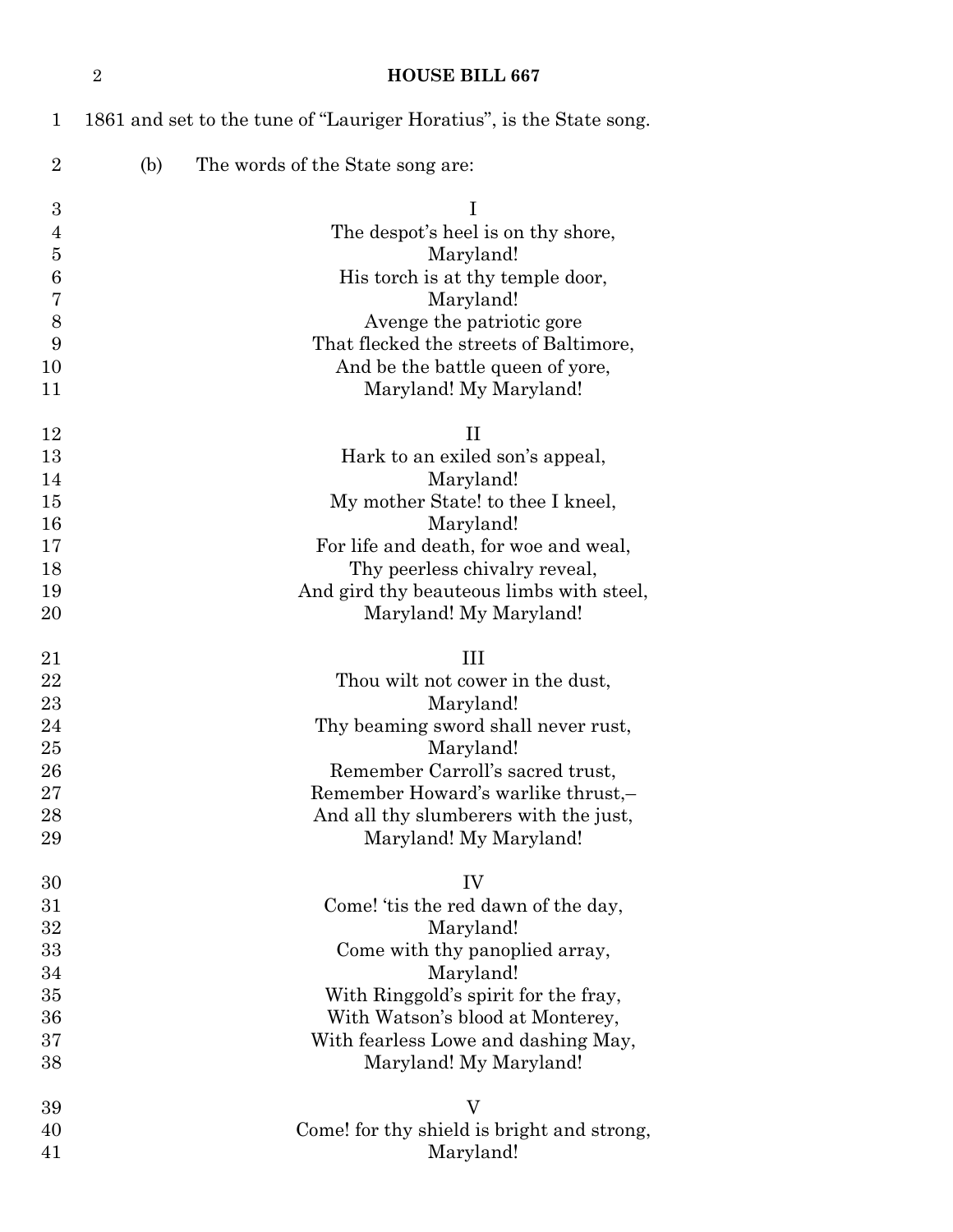| $\mathbf 1$    | Come! for thy dalliance does thee wrong,           |
|----------------|----------------------------------------------------|
| $\overline{2}$ | Maryland!                                          |
| 3              | Come to thine own heroic throng,                   |
| $\overline{4}$ | Stalking with Liberty along,                       |
| $\overline{5}$ | And chaunt thy dauntless slogan song,              |
| 6              | Maryland! My Maryland!                             |
|                |                                                    |
| 7              | VI                                                 |
| 8              | Dear Mother! burst the tyrant's chain,             |
| 9              | Maryland!                                          |
| 10             | Virginia should not call in vain,                  |
| 11             | Maryland!                                          |
| 12             | She meets her sisters on the plain-                |
| 13             | "Sic semper!" 'tis the proud refrain               |
| 14             | That baffles minions back again,                   |
| 15             | Maryland! My Maryland!                             |
|                | VII                                                |
| 16<br>17       | I see the blush upon thy cheek,                    |
| 18             | Maryland!                                          |
| 19             | For thou wast ever bravely meek,                   |
| 20             | Maryland!                                          |
| 21             | But lo! there surges forth a shriek                |
| 22             | From hill to hill, from creek to creek-            |
| 23             | Potomac calls to Chesapeake,                       |
| 24             | Maryland! My Maryland!                             |
|                |                                                    |
| 25             | <b>VIII</b>                                        |
| 26             | Thou wilt not yield the vandal toll,               |
| 27             | Maryland!                                          |
| 28             | Thou wilt not crook to his control,                |
| 29             | Maryland!                                          |
| 30             | Better the fire upon thee roll,                    |
| 31             | Better the blade, the shot, the bowl,              |
| 32             | Than crucifixion of the soul,                      |
| 33             | Maryland! My Maryland!                             |
| 34             | IX                                                 |
| 35             | I hear the distant thunder-hum,                    |
| 36             | Maryland!                                          |
| 37             | The Old Line's bugle, fife, and drum,              |
| 38             | Maryland!                                          |
| 39             | She is not dead, nor deaf, nor dumb-               |
| 40             | Huzza! she spurns the Northern scum!               |
| 41             | She breathes! she burns! she'll come! she'll come! |
| 42             | Maryland! My Maryland!                             |
|                |                                                    |